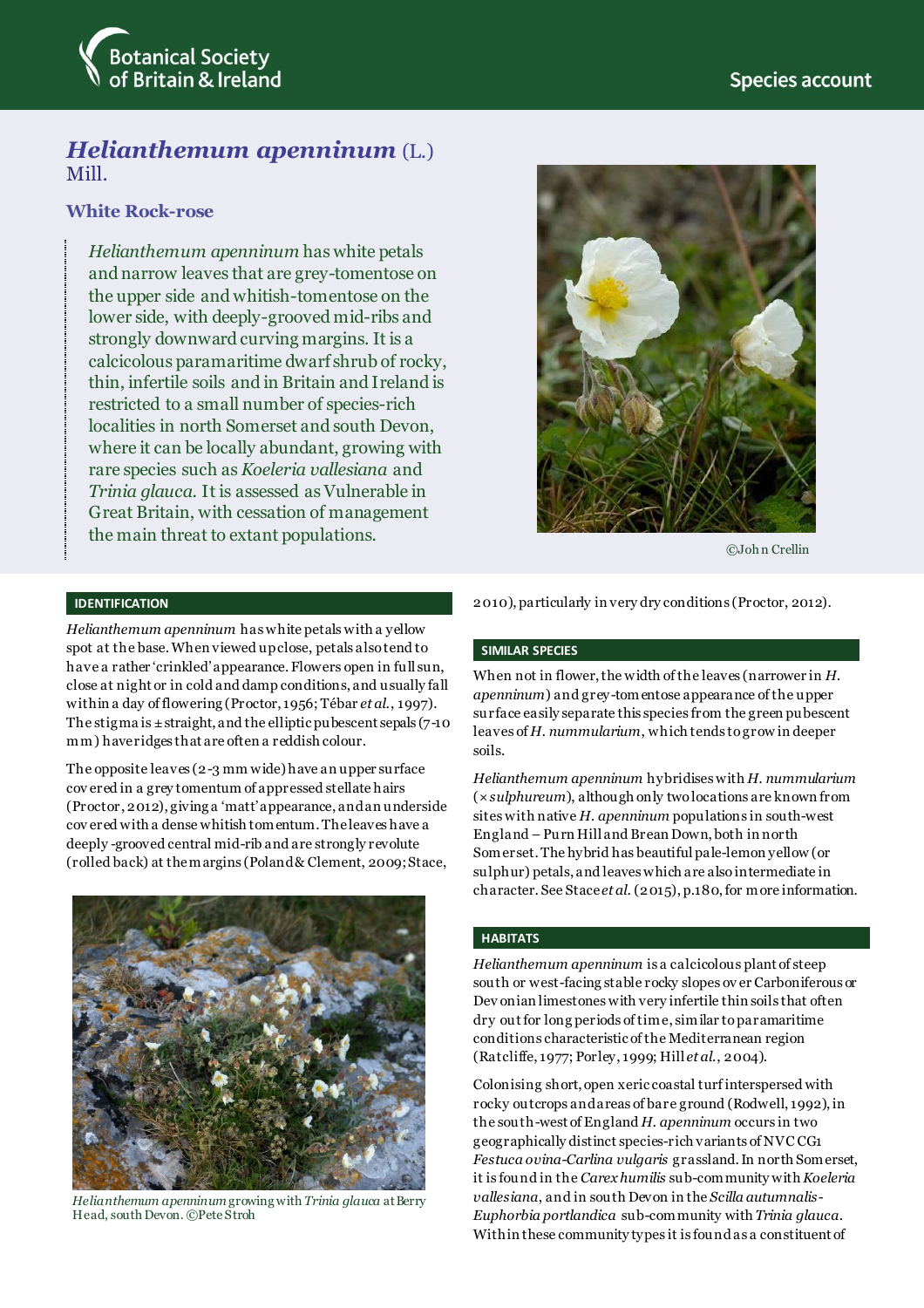# *Helianthemum apenninum* (L.) Mill.

the thin open turf and also as plants rooted into limestone crevices (Proctor, 1958; see photo above).

*Helianthemum apenninum* inhabits a similar ecological niche across its European range although the Poitou-Charentes region between La Rochelle and Bordeaux supports a population at Sèchebec on rocky red limestone soils with little free carbonate and a mildly acid reaction (Proctor , 1958).

#### **BIOGEOGRAPHY**

*Helianthemum apenninum* has a Mediterranean-montane element, with its main area of distribution in the limestone garrigue communities of southern France (Proctor , 1958). It occurs in the Mediterranean region from Morocco and the Iberian Peninsula to Italy and the southern slopes of the Alps, eastwards to the Dolomites and the mountainous regions of Albania, Greece, and Crete, and northwards to central and northern France, where it becomes more thinly scattered in its distribution, on to England, Belgium and western Germany (Proctor, 1956). It reaches its absolute northern European range limit at Brean Down, North Somerset (Preston, 2007).

In Britain *H. apenninum* has a very restricted range, being present (sometimes in local abundance) atjust two main localities; the Torbay area of south Devon at Berry Head (Brixham), Walls Hill/Ansteys Cove, and Daddyhole Plain (both Torquay), and along the north Somerset coast at Brean Down and Purn Hill.

Although plants were discovered in the mid-1980s at a new location at Pennard Cliffs, Gower, it was soon discov ered to be



Distribution of *Helianthemum apenninum* in Great Britain a n d Ireland.

the result of an unofficial introduction in the early 1960s from material taken from Brean Down (Ellis, 1987). *H. apenninum* has also been introduced to Goblin Combe, north Somerset as part of a University of Bristol experiment, where it persisted until very recently (Helena Crouch, pers. comm.), and at Sand Point on the site of a former cottage garden (Roe, 1981). It was also present at Fishcombe Point in South Devon, presumably using seeds acquired from native populations at nearby Berry Head.

In Britain, *H. apenninum* reaches its maximum altitude (90 m) at Brean Down, but can be found as a montane species in southern Spain at altitudes exceeding 1000 m (Tébar *et al*., 1 997).

#### **ECOLOGY**

*Helianthemum apenninum* is an ev ergreen perennial calcicolous dwarf shrub of open, sunny, rocky slopes, forming a dense mat from a central rootstock and flowering, often in some profusion, from April to July (Proctor, 1956).

Flowers are pollinated by hymenoptera, although selfpollination often also occurs within a population. Proctor (1 956)notedthat stamens are very sensitive, almost immediately spreading outwards when touched before returning to an upright position after a minute or so, an adaptation that perhaps allows for easier transfer of pollen to the pollinator. Following pollination, fruit development begins immediately, with the ovary permanently protected by the sepals (Tepal *et al*., 1 997). Thefruit is a thin, woody capsule with three valves (4-8 mm in size) containing *ca*. 10 seeds. The seeds are small, *ca*. 2 mm diameter, subspherical and hard-coated.

Experimental work by Robles & Castro (2002) and Ramos *et al*. (2006) found that seed germination significantly increased following ingestion by herbivores (specifically sheep and goats) due to a softening and/or scarification of the hard seed coat, and further that the emergence and survival of seedlings was not affected by dung, leading to the conclusion that there is a conv incing mutualism between herbivorous ungulates and *H. apenninum*. Howev er, the establishment (or at least recorded observation) of new individuals from seed in field conditions is rare, despite plants freely setting seed and this being the main means of reproduction (Proctor, 1956). This apparent lack of regeneration from seed may in part be due to an inhospitable environment for the survival of seedlings, particularly in very dry and hot years (Porley , 1999).

Although Robles & Castro (2002) did not find a significant correlation between improved seed germination and heat shock, Luna *et al*. (2007) found that exposure to a brief heat pulse of 80°C followed by a six week incubation period significantly stimulated germination, and consequently that recruitment had the potential to be high after low intensity fires, although there was a sharp decrease in germination under this experimental treatment at higher temperatures.

Slow, incremental vegetative expansion is unlikely to play a role in the spread of an individual plant as the oldest branches